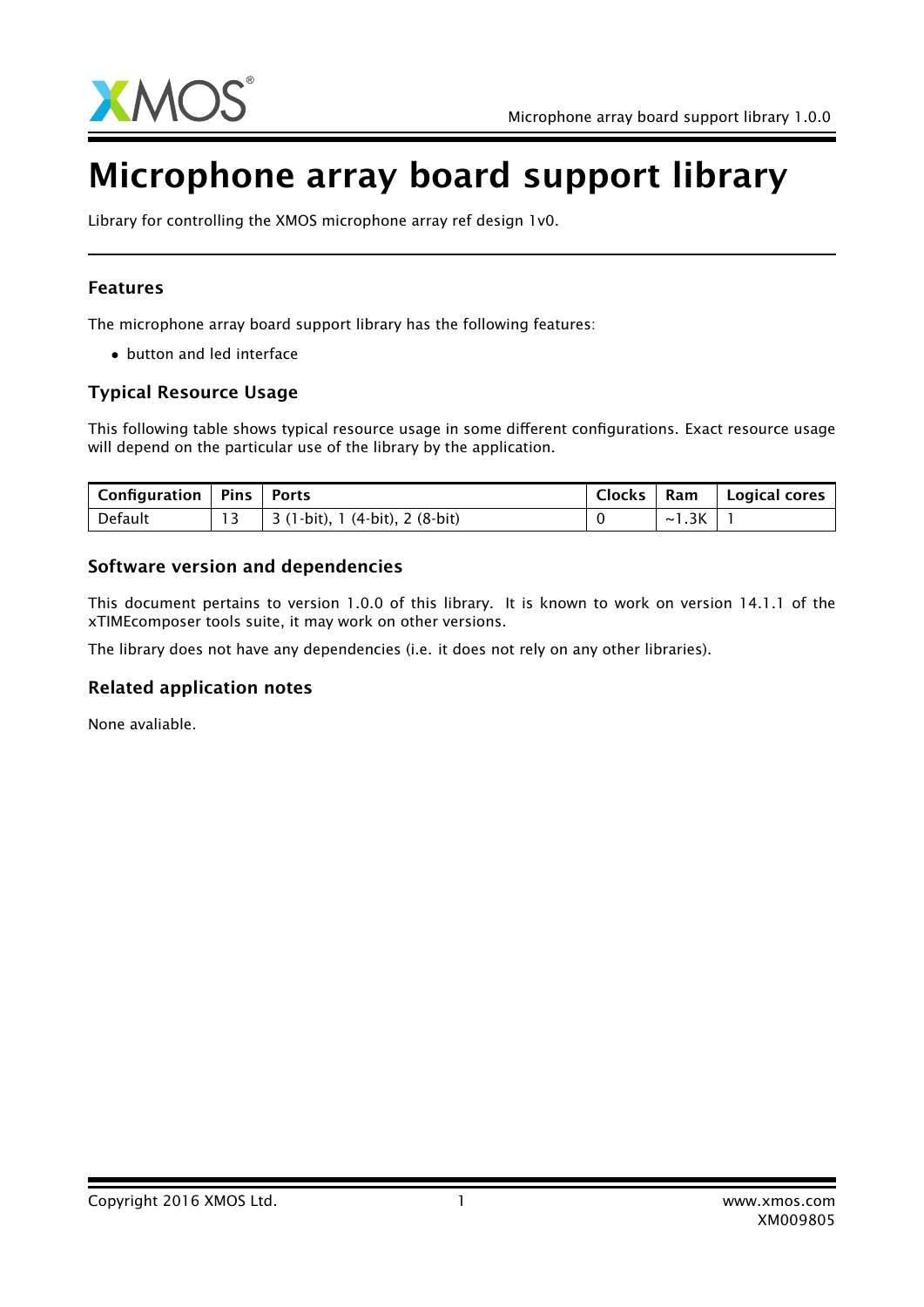

# 1 Scope of library

This library provides an interface for interacting with the buttons and leds on the XMOS microphone array reference design 1v0.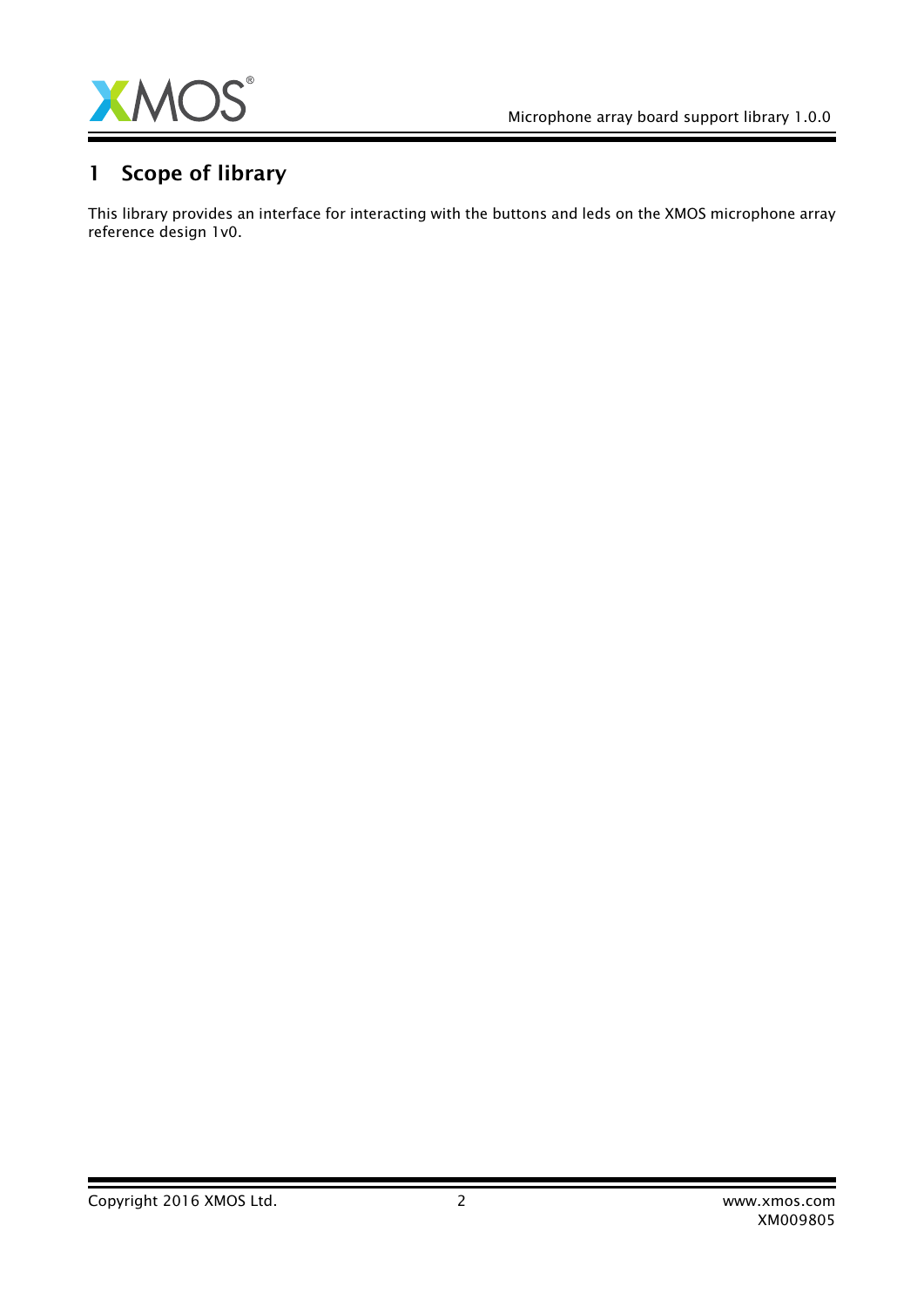

## 2 Intended use

The board support interface can be accessed via the mic\_array\_board\_support.h header:

#include "mic\_array\_board\_support.h"

You also have to add mic\_array\_board\_support to the USED\_MODULES field of your application Makefile.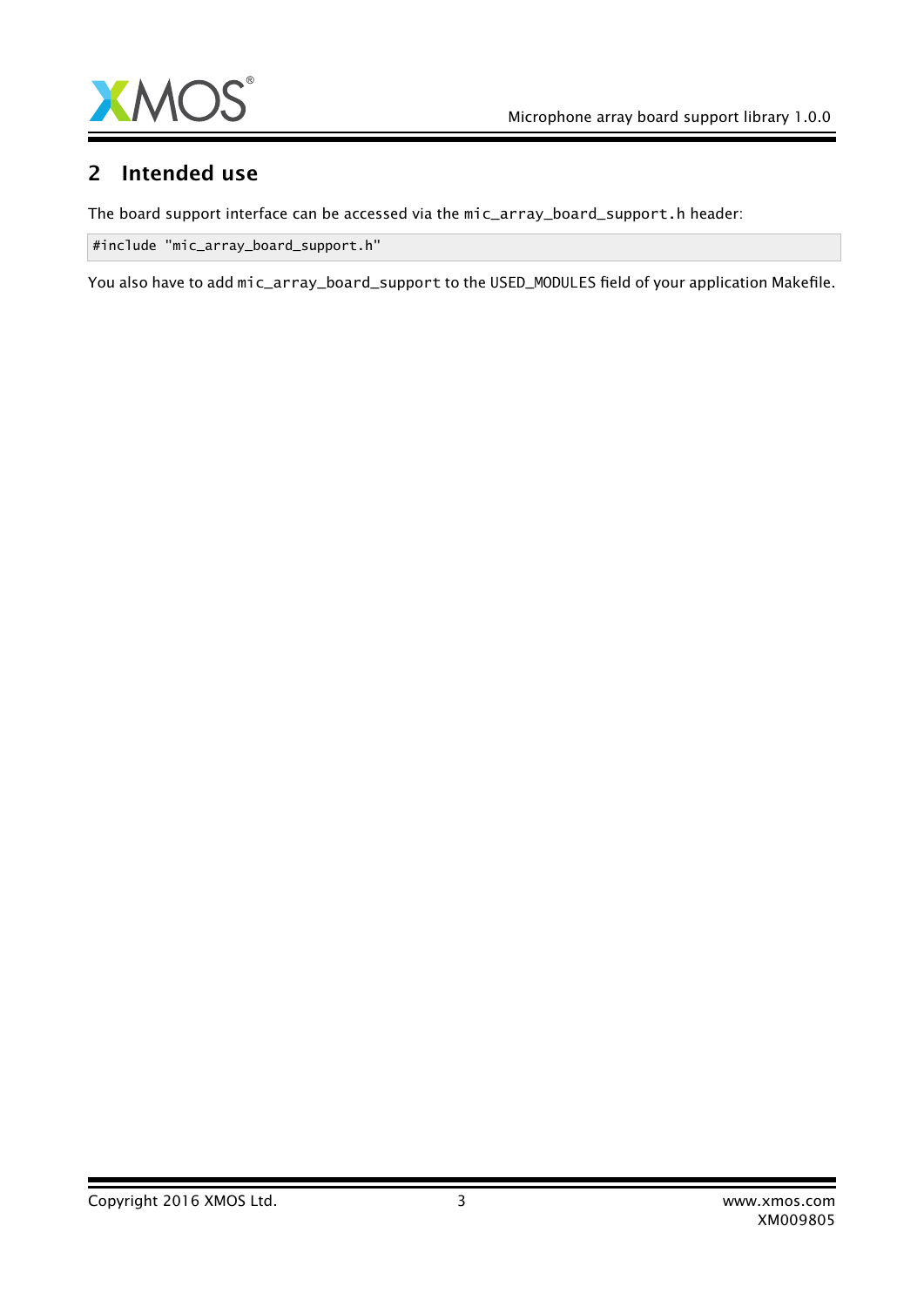

# 3 API

## 3.1 Supporting types

<span id="page-3-0"></span>

| <b>Type</b>        | e_button_state                                      |  |  |  |
|--------------------|-----------------------------------------------------|--|--|--|
| <b>Description</b> | This type is used to describe an event on a button. |  |  |  |
| <b>Values</b>      | BUTTON_PRESSED<br>Button is depressed.              |  |  |  |
|                    | BUTTON_RELEASED<br>Button is released.              |  |  |  |

<span id="page-3-2"></span>

| <b>Type</b>        | p_leds                                                 |  |  |
|--------------------|--------------------------------------------------------|--|--|
| <b>Description</b> | Structure to describe the LED ports.                   |  |  |
| <b>Fields</b>      | out port p_led0to7<br>LED $0$ to $7$ .                 |  |  |
|                    | out port p_led8<br>LED 8.                              |  |  |
|                    | out port p_led9<br>LED 9.                              |  |  |
|                    | out port p_led10to12<br>LED 10 to 12.                  |  |  |
|                    | out port p_leds_oen<br>LED Output enable (active low). |  |  |

<span id="page-3-1"></span>

| <b>Type</b>        | led_button_if                                                                                    |
|--------------------|--------------------------------------------------------------------------------------------------|
| <b>Description</b> | This interface is used to set the brightness of the LEDs and create events on button<br>presses. |
|                    |                                                                                                  |

*Continued on next page*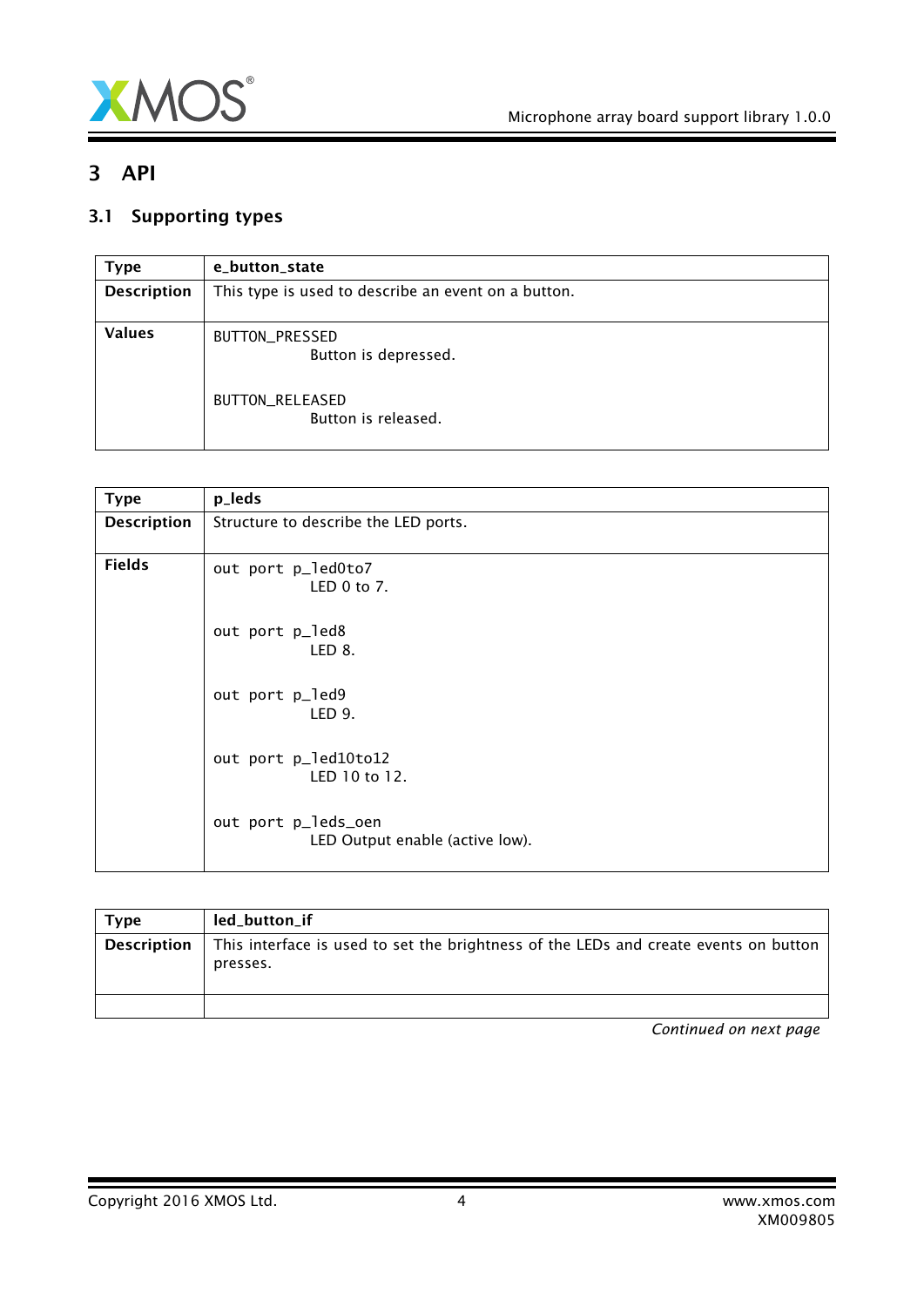

| <b>Type</b>      | led_button_if (continued) |                                                                                                                      |  |
|------------------|---------------------------|----------------------------------------------------------------------------------------------------------------------|--|
| <b>Functions</b> |                           |                                                                                                                      |  |
|                  | <b>Function</b>           | set_led_brightness                                                                                                   |  |
|                  | <b>Description</b>        | Sets the bightness of an LED.                                                                                        |  |
|                  | <b>Type</b>               | void set_led_brightness(unsigned led,<br>unsigned brightness)                                                        |  |
|                  | <b>Parameters</b>         | led<br>The address of the led to set the brightness of.<br>brightness<br>The buffer containing data to write.        |  |
|                  | <b>Function</b>           | set_led_ring_brightness                                                                                              |  |
|                  | <b>Description</b>        | Sets the bightness of the outer ring of LEDs.                                                                        |  |
|                  | <b>Type</b>               | void<br>set_led_ring_brightness(unsigned brightness)                                                                 |  |
|                  | <b>Parameters</b>         | brightness<br>The brightness value of outer LEDs                                                                     |  |
|                  | <b>Function</b>           | button_event                                                                                                         |  |
|                  | <b>Description</b>        | Button event notification.<br>This notification will fire when any button is pressed or re-<br>leased.               |  |
|                  | <b>Type</b>               | [[notification]]<br>slave void button_event(void)                                                                    |  |
|                  | <b>Function</b>           | get_button_event                                                                                                     |  |
|                  | <b>Description</b>        | Gets the latest button event.                                                                                        |  |
|                  | <b>Type</b>               | [[clears_notification]]<br>void get_button_event(unsigned &button,<br>e_button_state &pressed)                       |  |
|                  | <b>Parameters</b>         | The address of the button that caused the event.<br>button<br>The state the button that caused the event.<br>pressed |  |
|                  |                           |                                                                                                                      |  |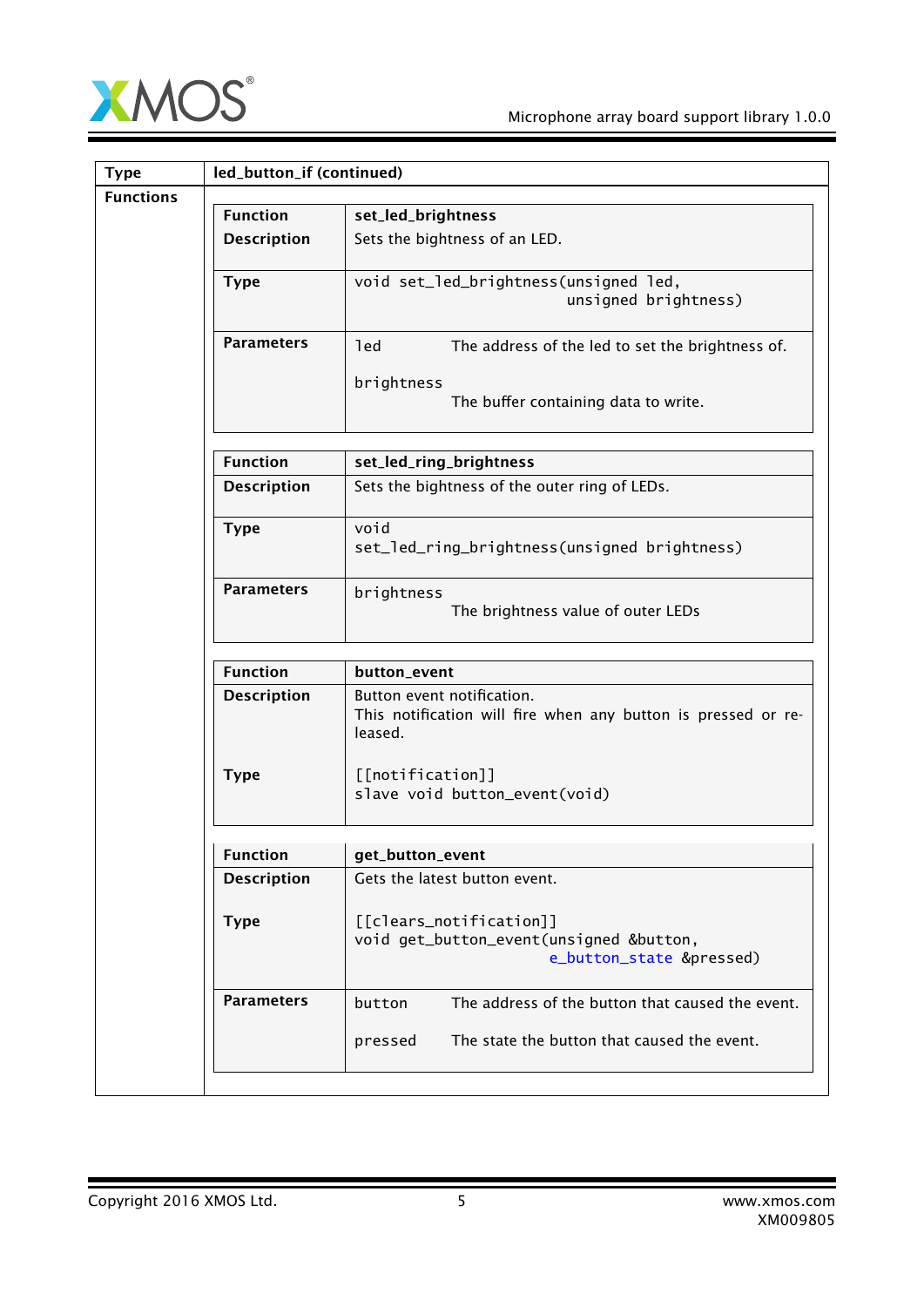

| <b>Function</b>    | button_and_led_server                                                                                                                                   |  |  |
|--------------------|---------------------------------------------------------------------------------------------------------------------------------------------------------|--|--|
| <b>Description</b> |                                                                                                                                                         |  |  |
| Type               | void<br>button_and_led_server(server interface led_button_if lb[n_lb],<br>static const unsigned n_lb,<br>p <sup>leds</sup> &leds,<br>in port p_buttons) |  |  |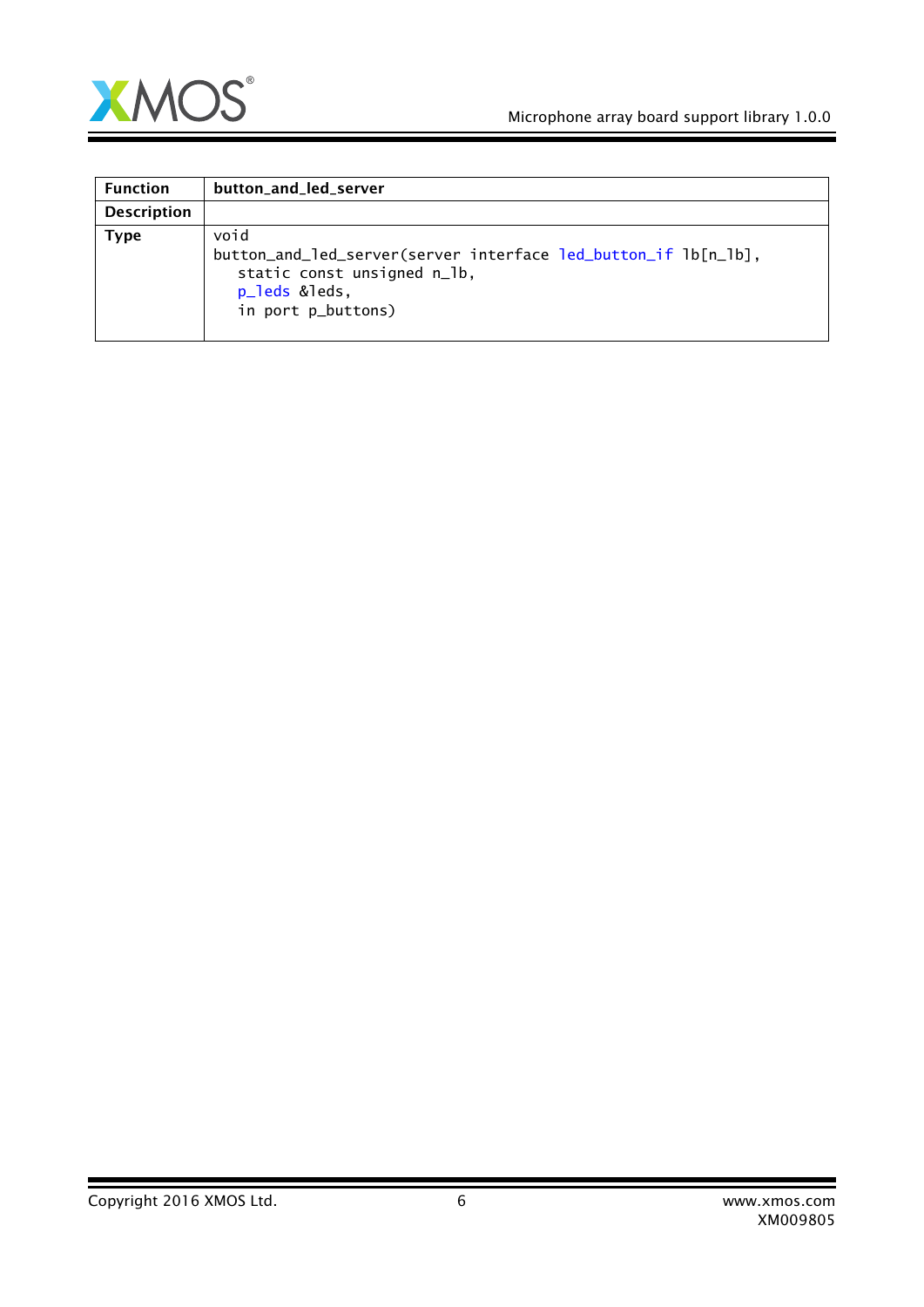

Ξ

# 4 Known Issues

No known issues.